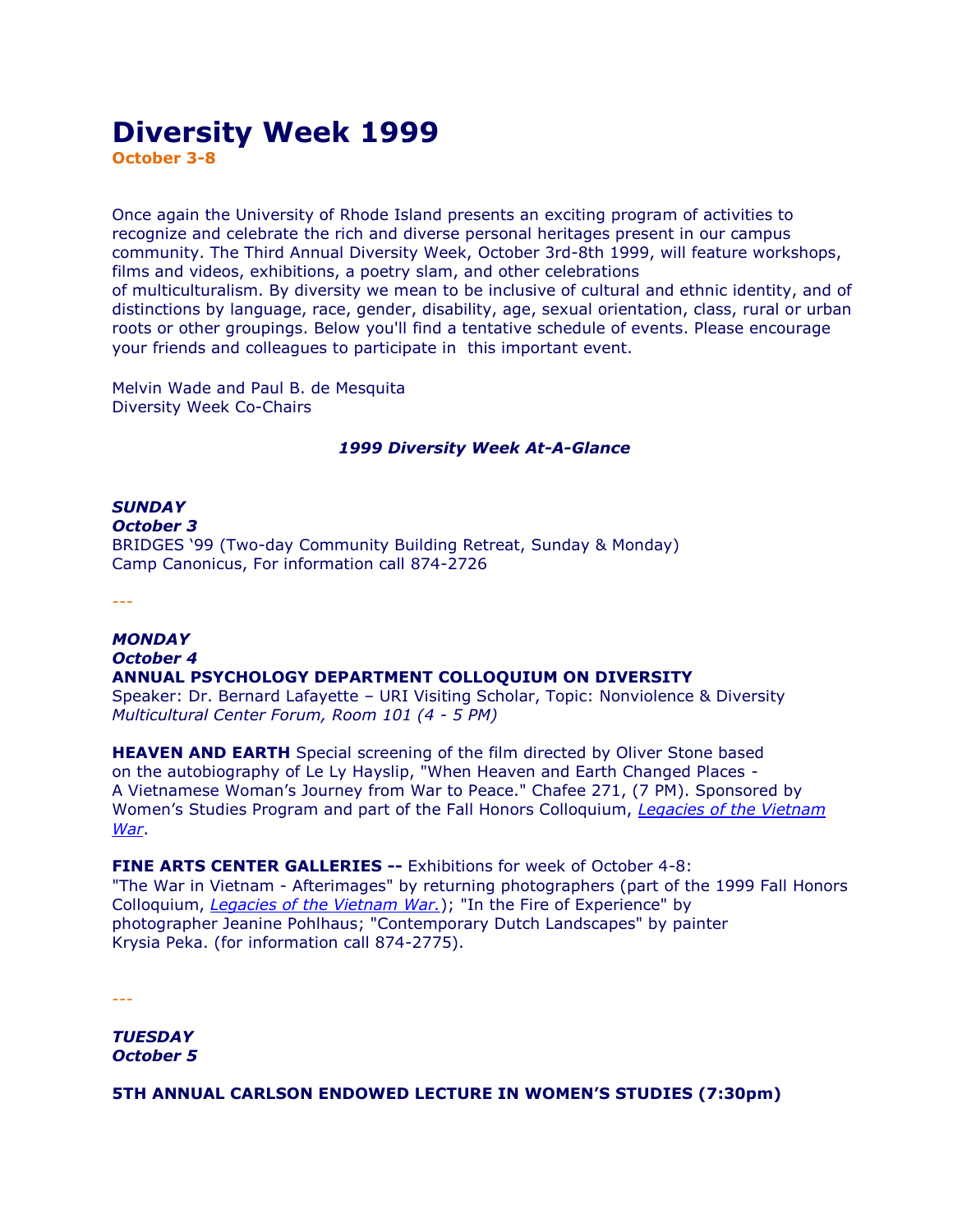"Vietnamese Women: Voices Unheard" Speaker: Le Ly Hayslip, sponsored by Women's **Studies** Program and part of the 1999 Fall Honors Colloquium, *[Legacies of the Vietnam War.](http://www.uri.edu/webmaster/current_events/vietnamwar.html)* For information *call 874-5150.* Edwards Auditorium.

## **LE LY HAYSLIP: A CONVERSATION WITH STUDENTS (12:30 - 1:30)**

*Multicultural Center Lounge*

## **3RD ANNUAL DIVERSITY VIDEO & FILM FESTIVAL (12:30 - 4:45 PM)**

*Multicultural Center Forum* Eileen Tierney, Media Technician, University Library.

## **12:30-1:45**

**Able to Laugh** Video and discussion facilitated by Susan Roush, Physical Therapy Program and Pamela Rohland, Disability Services.

**2-3:15**

**It's Elementary: Talking About Gay Issues in School** Video and discussion facilitated by Gary Burkhol;der and Susan Bowleg, Psychology.

**GRAFFITI WALL (all day Tues., Wed., & Thursday)** Express Your Diversity *Quadrangle, Memorial Union Lobby and Multicultural Center Lobby*

*---*

*WEDNESDAY October 6* **DIVERSITY ROUNDTABLE SESSIONS (10:00 am to 4:50 PM)** *Multicultural Center Rooms 101 and 201*

## **11-11:50**

"Diversity in the Media & Popular Culture" (Tony Silvia, Journalism)

## **12-12:50**

"Learning Race: Personal Stories" (Lynne Derbyshire & Student Panel)

## **1-1:50**

"Disability as an Issue of Diversity" (Pamela Rohland, Gail Lepkowski, Disability Services)

## **2-2:50**

"Personal Journeys: How We Arrived At Who We Are" (CB Peters, & MCC Faculty Fellows)

## **3-3:50**

"Violence and Victimization of Women" (Donna Hughes & Panel, Women's Studies)

## **4-4:50**

"Resolving Cultural Conflicts Through Non-Violence" (Charles Collyer, Psychology)

## **DIVERSITY CAREER ISSUES FOR THE NEW MILLENNIUM: HEAR WHAT RECRUITERS SAY YOU NEED TO KNOW (1-1:50 PM)**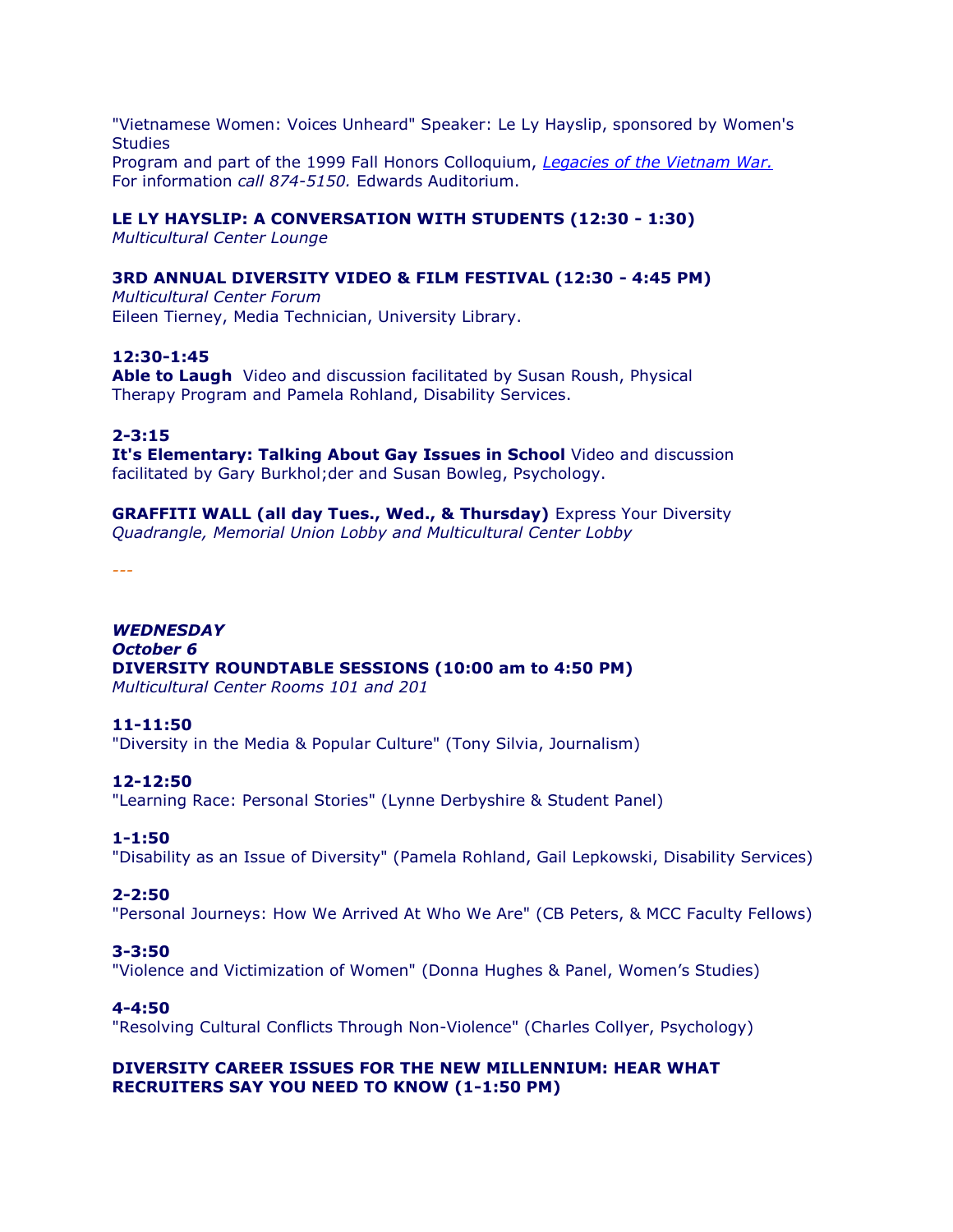Lisa Puddicombe & Peggy Ferguson, Career Services *MCC Room 201*

#### **VISITING ARTIST SERIES (1 - 2:50 PM)**

Ahmoo Angeconeb, Ojibway (Anishnabe) 1st Nation People, Canada, "Cultural Encounters with Art & Myth" *Multicultural Center - Lounge, Room 203*

#### **STOP THE HATE (6 PM)**

A vigil on the Quad sponsored by the Chaplains Office

#### **2nd ANNUAL MULTICULTURAL CENTER POETRY SLAM!!! (8 PM til ?)**

The coolest, hip-hop thing on campus. Hosted by Expressions. *Multicultural Center, Forum, Room 101*

---

#### *THURSDAY October 7* **DIVERSITY WORKSHOP SESSIONS (9:30 am to 4:45 PM)**

Approximately twenty-five workshop sessions. See below for a [complete listing](http://www.uri.edu/mcc/DiversityWeek/1999/index.html#workshops) of workshop titles and presenters. *Memorial Union, Third Floor Meeting Rooms*

## **LEARNING CULTURE THROUGH DANCE: LATIN & AMERICAN DANCE STYLES" (7 - 10 PM)**

Timothy Sorrentino URI Ballroom Dancing Club *Multicultural Center Forum*

---

## *FRIDAY October 8* **PEACE AND HARMONY MEDITATION (12 - 12:50 PM)**

A non-sectarian period of quiet reflection focusing on peace and harmony by URI Meditation Circle Instructors *Multicultural Center Forum*

#### **IMPLEMENTING MULTICULTURALISM IN AN ACADEMIC DEPARTMENT: A FORUM FOR CHAIRS & DEANS (2 - 3:30)**

Psychology Dept. Multicultural Task Force *Multicultural Center, Forum, Room 101*.

#### **PROBLEMS OF BILATERALISM: US AND MEXICO (4-5:30)**

Lecture by Carlos Rico with reception to follow *Multicultural Center, Forum, Room 101*.

## **MEXICAN CHILDREN OF MICHOAKAN: PUREPICHE**

Photographic exhibit runs through October 31 *Multicultural Center, Forum, Room 101*.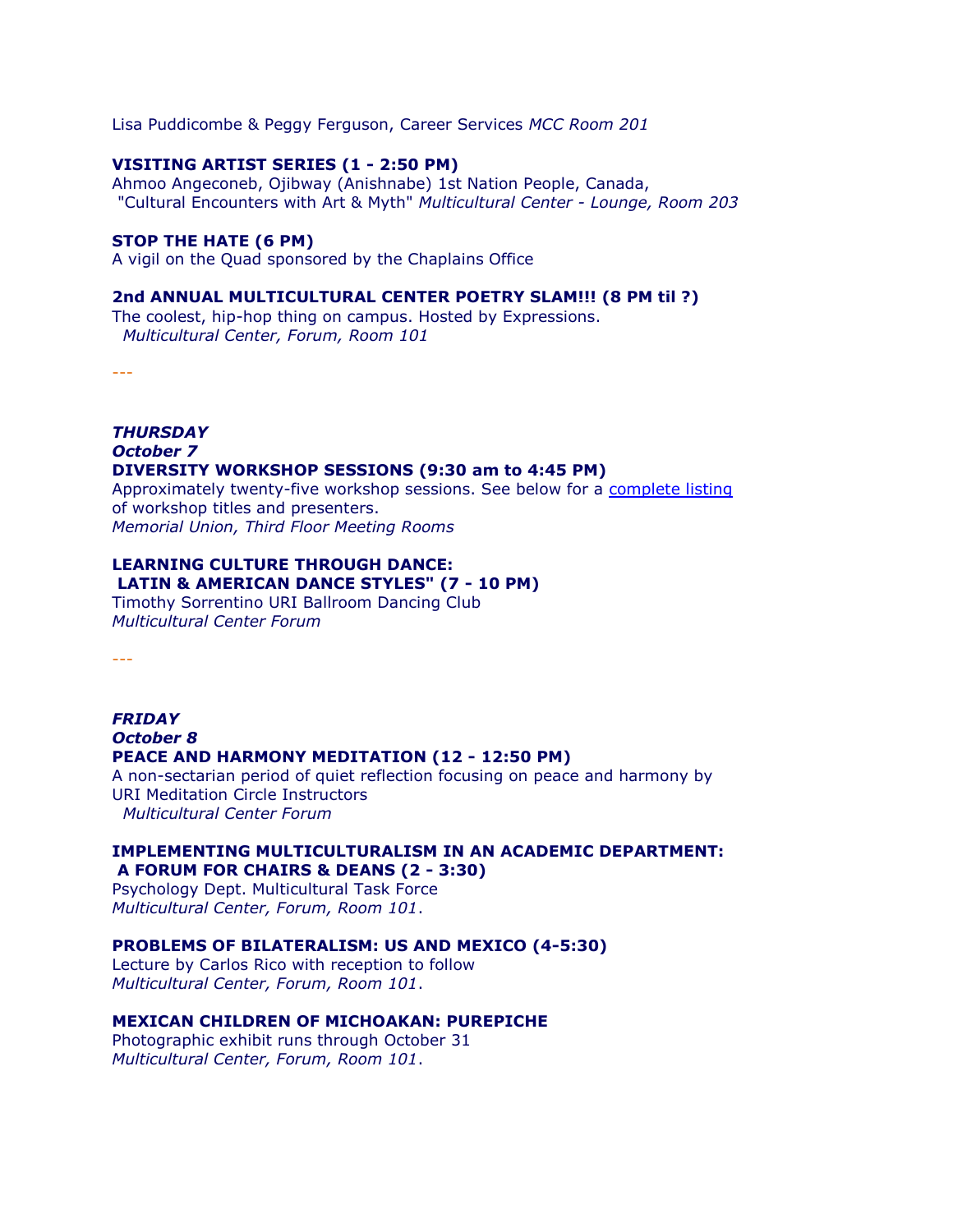#### *Workshop Schedule - Thursday, October 7*

All workshops are held in the Memorial Union

#### **9:30-10:45**

## **Cross-Cultural Experiences in Guatemala**

Mike Knerr & Students Intervarsity Christian Fellowship Student Senate Chambers

## **Multiculturalism: It's Out There on the Internet**

Donna Gilton & Michael Havener, Library & Info. Sciences Room 354

#### **Current Attitudes of URI Undergrads Concerning Homosexuality**

Rose Marie Regan & Seth Noar, Psychology Room 360

#### **Adult Services at URI: Culture Shock and Support Services**

Pam Downey, Independent Student Center and the Women's Center Room 314

## **11:00-12:15**

## **Intercultural Awareness & Acceptance**

Donna Figueroa, Office of International Education, & Lynn Gaulin, Feinstein Ctr. for Service Learning Room 308

## **War Torn Cultures: Personal Stories**

Maram Hallak, Lebanon; Natee Tarawazi, Sierra Leone; John Newcomb, Nursing Room 318

## **3 Dimensions of Cultural Identity: A Self-Sculpture**

Jayne Richmond, University College Student Senate Chambers

#### **Spirituality, & Nature-Based Pagan Religions**

Andrea Hermann Room 354

## **Multicultural Student Services: Past, Present, & Future**

Katie Douglas & Gerry Schaffran, Human Development & Family Studies Room 360

## **Disability as an Issue of Diversity**

Pamela Rohland, Gail Farris Lepkowski, & Student Panel, Disability Services Room 314

#### **12:30-1:45**

## **Stressful Culture: Stress Reduction & Getting to Know Yourself**

Laurie Johnson, RN & Celina Pereira, MD, URI Health Services; Art Stein, Political Science Room 308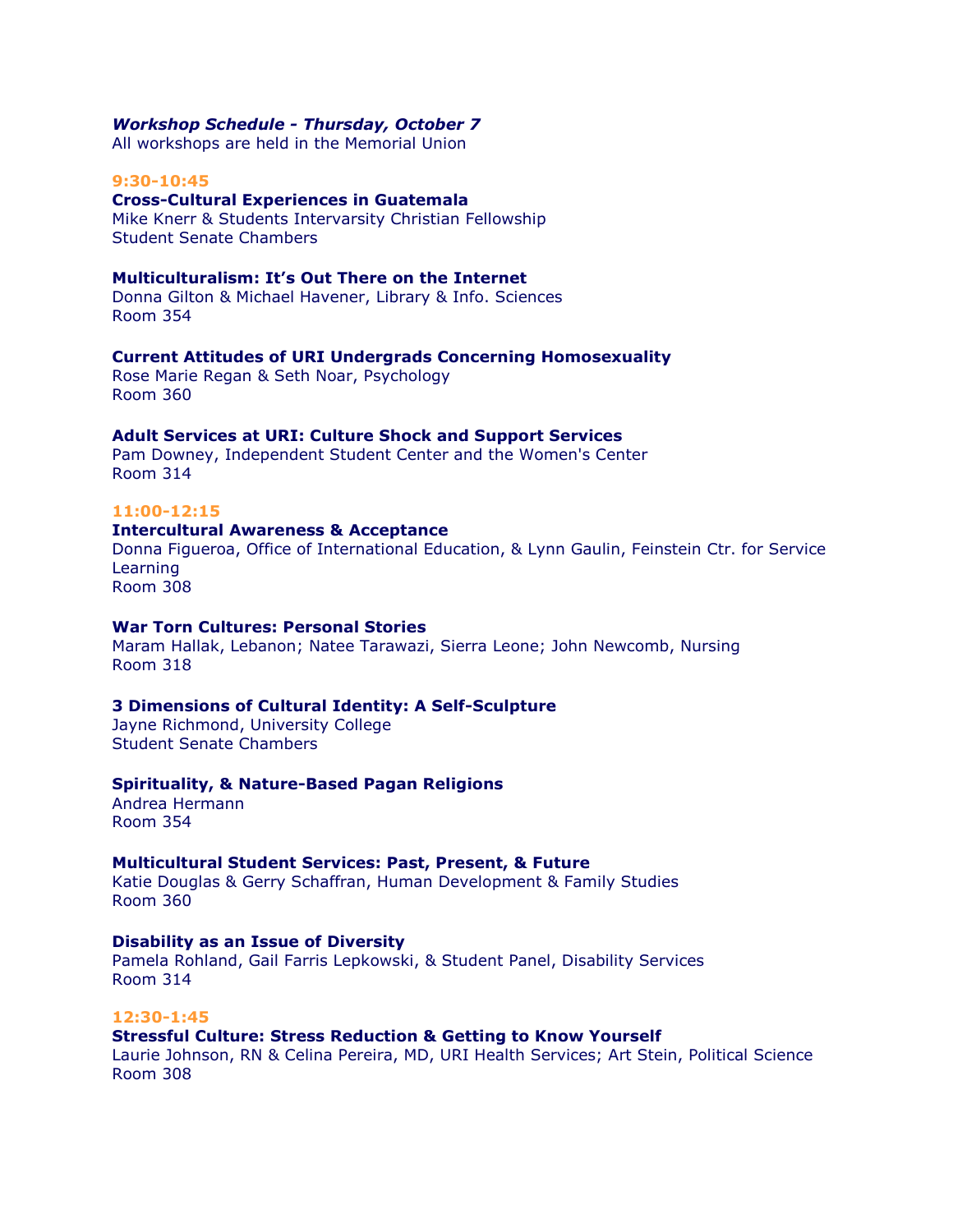#### **Diversity & Student Issues Panel**

Marc Hardge & Student Panel Room 318

## **Photographic Cultural Journey Through India**

Annu Matthew, Art Student Senate Chambers

## **Culture and Racism in Health Care**

Jeanne Leffers, College of Nursing Room 3454

## **Diversity in Science, Math, Engineering, & Technology**

Lisa Harlow, Donna Hughes, Lenore Martin, Joan Peckham, Karen Stein, & Betty Young Room 360

## **Calles con Poesia (Streets with Poetry) A Bilingual Poetry Reading**

Resurrecion Espinosa, Director, Teatro Latino Room 314

## **2:00-3:15**

## **Coming Out As Gay Men & Lesbians**

Adria Evans, H & H Committee, & Al Lott, Psychology Room 308

#### **Native American Issues**

Sylvia Spears Peters, Human Development & Family Studies Room 318

## **Gain Intercultural Experience Through Study Abroad and Internship Opportunities**

Tom Hospod, Office of International Education & National Student Exchange, Kerrie Stanley, Office of Internships & Experiential Education & Student Panel Student Senate Chambers

## **Cultural Competence: An Introduction**

Stephen Grubman-Black & CSV101 Student Panel Room 354

# **Race Relations in America**

Tony Maione & Rob Jones, NCCJ Room 360

#### **Spirituality & Academic Life**

Brent Stucker, Engineering; & Faculty Christian Fellowship Room 314

#### **3:30-4:45**

## **Gay Issues in the Workplace**

Mike Sciola, Career Resource Ctr. Wesleyan University Room 308